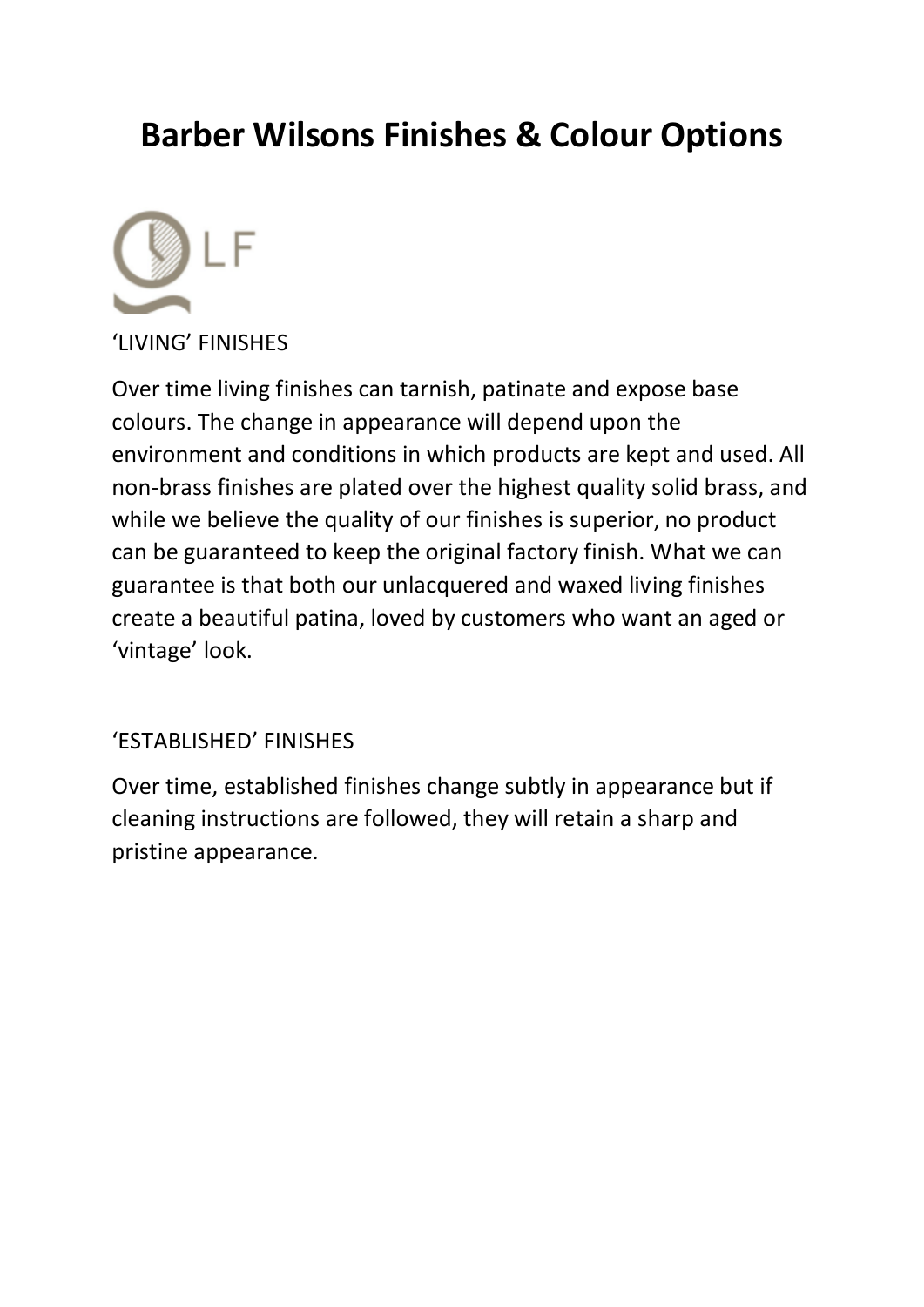





PB

#### POLISHED BRASS

Polished Brass matures naturally over time as a thin layer of the metal oxidises and tarnishes the surface. Treatment of a living finish is down to personal taste; some prefer to maintain a bright shiny finish, others favour an aged appearance.

# BB

## **BRUSHED BRASS**

Brushed Brass is unlacquered and hand brushed, creating a modern look that is a popular choice within the range. Over time, this finish will mark and develop a characterful patina.

#### WEATHERED BRONZE

**WB** 

Weathered Bronze is a deeper colour in tone that lightens over time to a rich antique bronze. With regular use and cleaning, areas of high contact such as handles and edges will lighten to expose undertones of copper, creating a beautiful and distinct lustre.





MB

## MATT BRONZE

Matt Bronze is an antique finish, created by galvanic oxidation of the brass. The ageing process allows the natural brass base to show through the darker coated surface, exposing attractive lighter tones.

#### BLK

## MATT BLACK

Matt Black is created by applying deep layers of pigment-rich minerals by hand to create a silky-smooth surface. Regular cleaning with a mild soap and a soft cloth will maintain the original appearance.



# **PN**

### POLISHED NICKEL

All of our polished finishes are unlacquered. Their final appearance is bright and highly polished, and if properly cleaned and maintained over time, products will retain a factory finish condition. With the exclusion of Chrome, the finishes in this range may deepen very slightly in colour over a long period of time. Please note that Polished Gold and Inca finishes are some of the softest, so additional care needs to be taken when cleaning these products.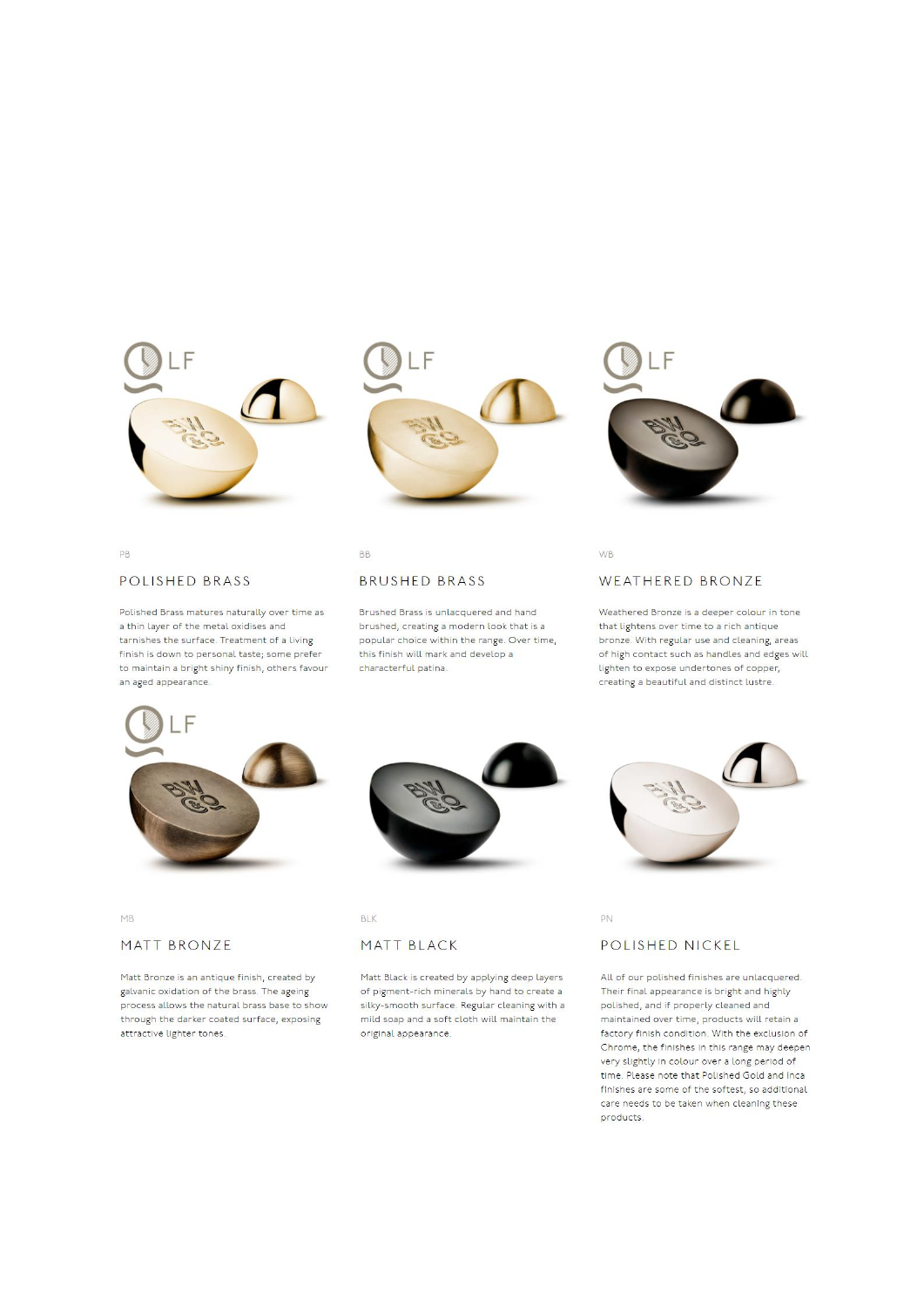

BNI

#### **BRUSHED NICKEL**

Brushed Nickel is hand dipped with a double nickel deposit, then hand brushed to create a rich matt finish, enabling the hue of the nickel to have warm depth and substance.



SN

#### SATIN NICKEL

Satin Nickel built up of a satin nickel base, followed with a nickel finish application. Hand dipped to enhance the hue of the metal, this finish has real depth and warmth.



PCO

#### POLISHED COPPER

All of our polished finishes are unlacquered. Their final appearance is bright and highly polished, and if properly cleaned and maintained over time, products will retain a factory finish condition. With the exclusion of Chrome, the finishes in this range may deepen very slightly in colour over a long period of time. Please note that Polished Gold and Inca finishes are some of the softest, so additional care needs to be taken when cleaning these products.



**BCO** 

### **BRUSHED COPPER**

Brushed Copper products are hand finished before undergoing hand brushing, creating a luxurious feel to the touch. Lighter and softer in colour to its polished family, over time the product's surface will deepen in colour.



sco

#### SATIN COPPER

Satin Copper a hand dipped satin nickel base followed with a copper finish application, Satin Copper is a warm, modern industrial finish.



BCH

## **BRUSHED CHROME**

Brushed Chrome finished with a chrome plate topcoat, undergoes a hand brushing process to create a cool industrial look.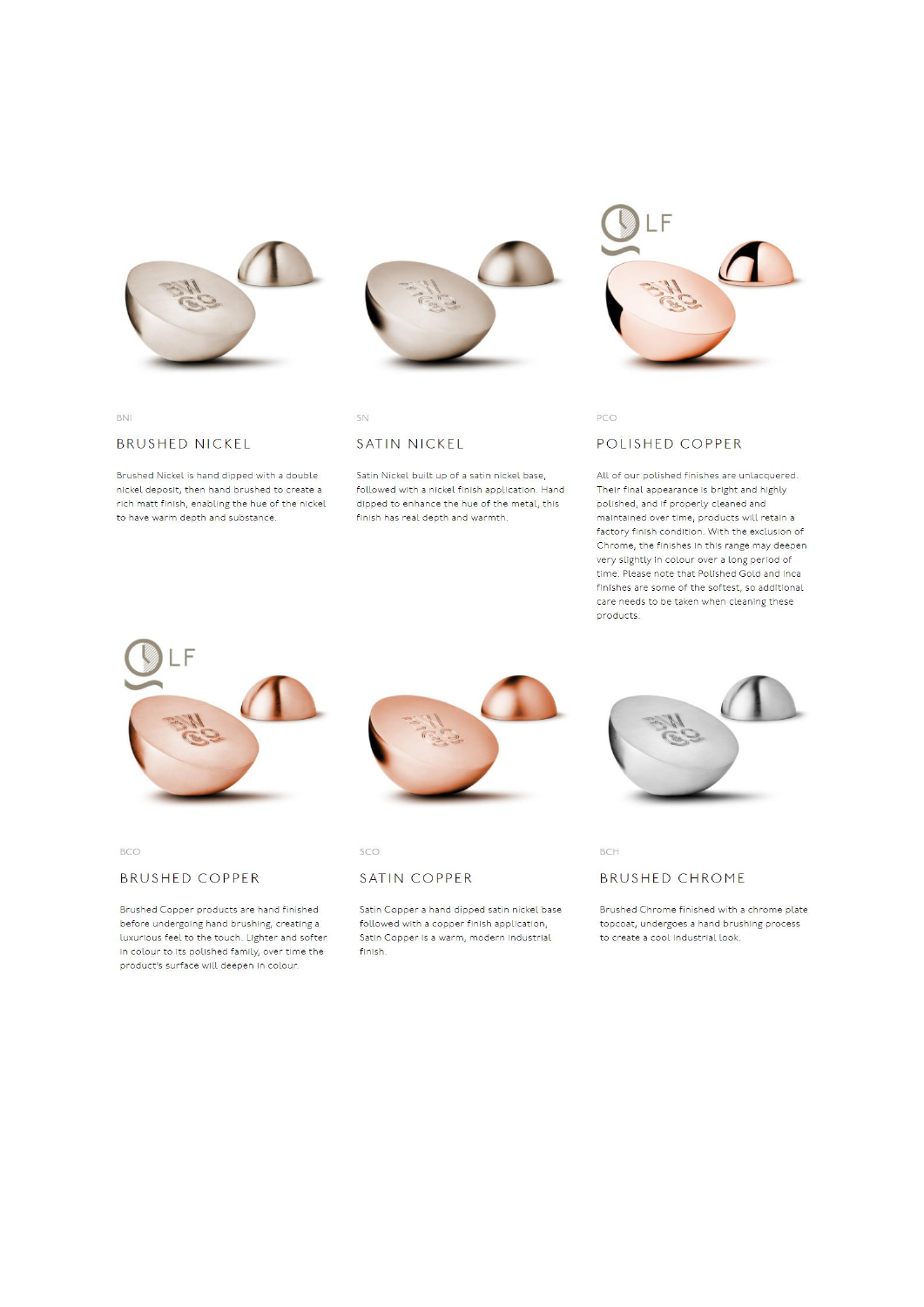

## PCH

#### POLISHED CHROME

All of our polished finishes are unlacquered. Their final appearance is bright and highly polished, and if properly cleaned and maintained over time, products will retain a factory finish condition. With the exclusion of Chrome, the finishes in this range may deepen very slightly in colour over a long period of time. Please note that Polished Gold and Inca finishes are some of the softest, so additional care needs to be taken when cleaning these products



SCH

### SATIN CHROME

Satin Chrome is created by layering a soft matt chrome finish over a chrome base. The final finish offers a cool tone with real depth and richness. Satin Chrome products will retain a clean look.



## POLISHED GOLD

PG

All of our polished finishes are unlacquered. Their final appearance is bright and highly polished, and if properly cleaned and maintained over time, products will retain a factory finish condition. With the exclusion of Chrome, the finishes in this range may deepen very slightly in colour over a long period of time. Please note that Polished Gold and Inca finishes are some of the softest, so additional care needs to be taken when cleaning these products.



 $BG<sub>1</sub>$ 

#### **BRUSHED GOLD**

Brushed Gold is hand polished brassware, dipped in an initial nickel deposit before being hand brushed. The final stage is the build-up of gold deposit to create a luxurious finish that will slowly deepen in colour over time.

#### $\overline{P}$

## POLISHED INCA

All of our polished finishes are unlacquered. Their final appearance is bright and highly polished, and if properly cleaned and maintained over time, products will retain a factory finish condition. With the exclusion of Chrome, the finishes in this range may deepen very slightly in colour over a long period of time. Please note that Polished Gold and Inca finishes are some of the softest, so additional care needs to be taken when cleaning these products

#### **BRUSHED INCA**

BI

Brushed Inca this is achieved through a multilayered build-up of hand brushing to give a warm tone that will slowly deepen in colour over time. A great option to the living finishes, offering the same appearance but with little change over time.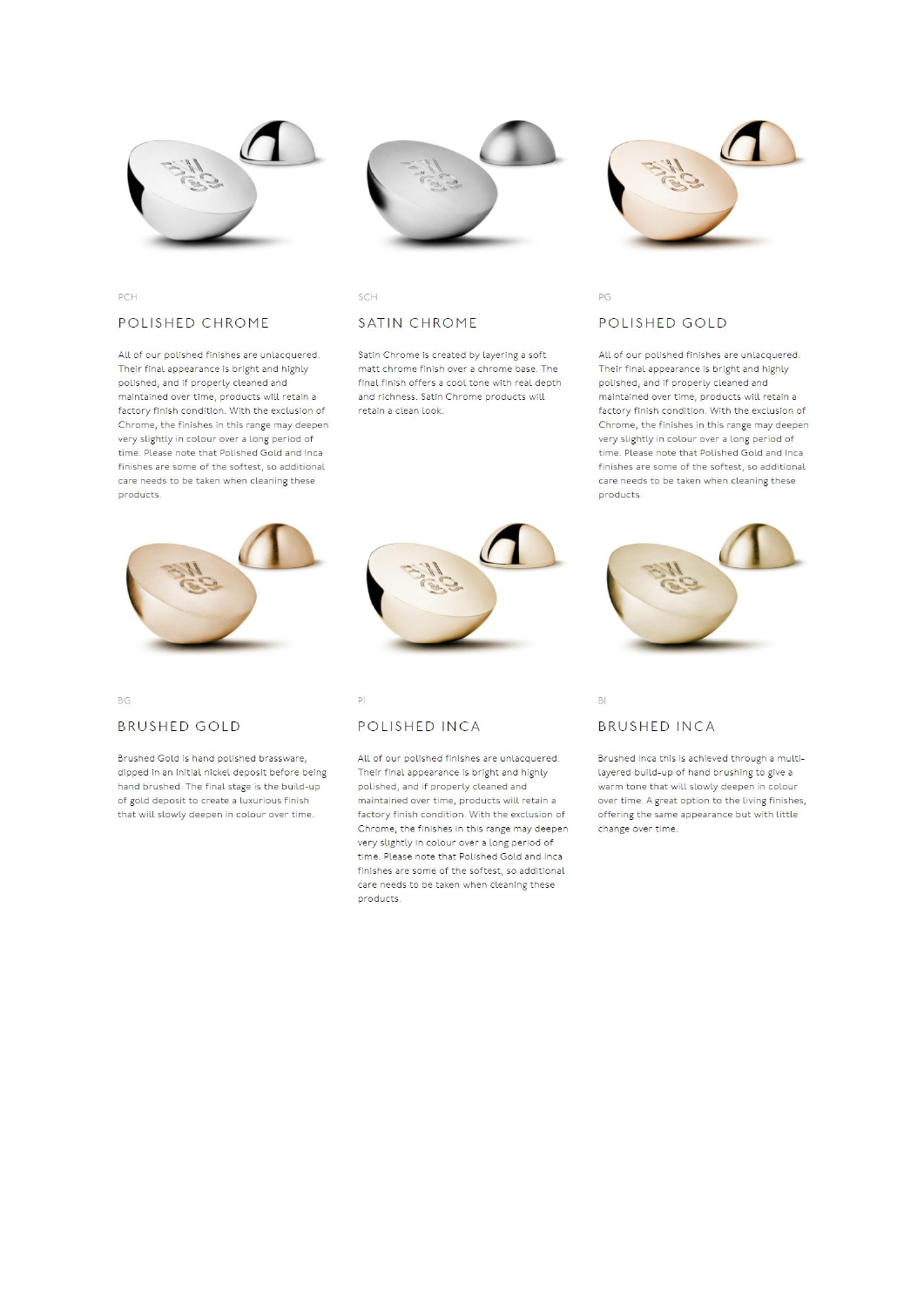# CARE AND MAINTENANCE

# POLISHED BRASS

Should a customer wish to maintain the highly polished appearance, regular maintenance with the metal cleaner Brasso would have the most affect. With care and effort they will be able to maintain the high gloss finish enjoyed from new. Never be tempted to use abrasive solutions or materials for cleaning purposes. When limescale needs to be removed a proprietary limescale remover should be applied, ensuring that the manufacturers guidelines are adhered to. Avoid leaving the solution on the product over the instructed timescale as this can cause damage to the finish. To maintain the polished shiny finish, clean with Brasso and a soft cloth, a light covering and polishing with beeswax will reduce the rate of patina.

# BRUSHED BRASS

Customers should note that this natural finish will oxidise, tarnish, mark and patinate quickly. Should a customer wish to maintain the original brushed matt finish, they must consider that they will need to devote time to maintaining the product. When maintaining the product with a Scotch Bright cleaning pad, with care and effort the client will be able to keep the clean looking, brushed brass finish; ensure that when gently using the Scotch Bright pad that one follows the same brushed direction as the existing brush marks. Please be mindful when considering purchasing the special brushed brass finish, the likelihood is it will tarnish unevenly, with a variety of colours coming from the product.

# ALL OTHER FINISHES

To maintain the original appearance these finishes should be gently washed with warm soapy water and then dried with a soft non-abrasive cloth. When limescale needs to be removed a proprietary limescale remover should be applied, ensuring that the manufacturers guidelines are adhered to. Avoid leaving the solution on the product over the instructed timescale as this can cause damage to the finish (shower roses may need to be de-scaled on a more regular basis, to avoid the holes blocking, especially in hard water areas). Never be tempted to apply abrasive solutions to the finish for cleaning or any other reason, including limescale removal as this can cause damage to the finish.